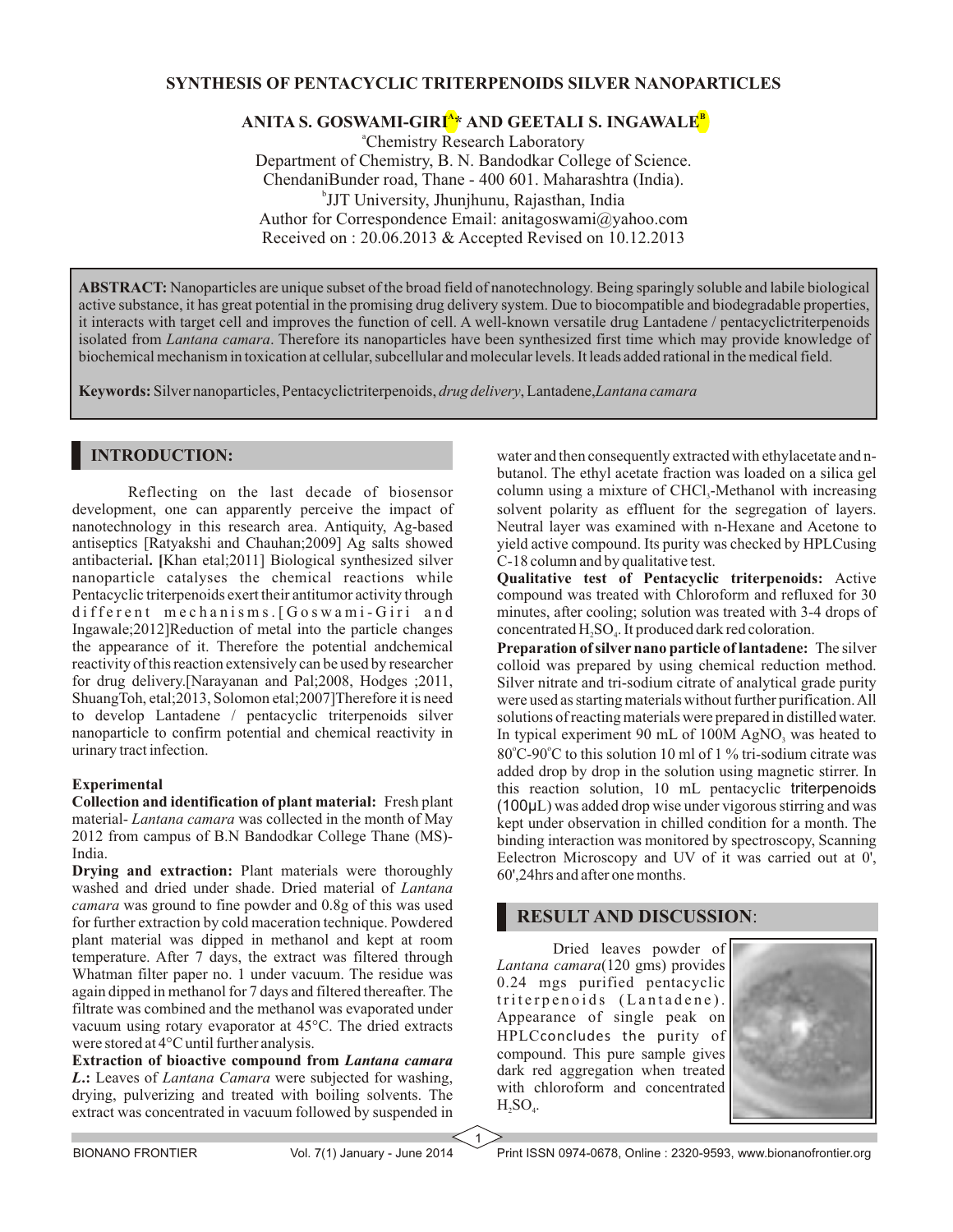**Figure 1 -** Pentacyclic Triterpenoids isolated from *Lantana camara.*

Dark red coloration indicates that presence of triterpenoids. It was confirmed and monitored during process of drying, extraction as well as with vacuum distillation followed by silica gel.

**Silver nanoparticle:** The silver nanoparticles have optical, electrical and thermal properties and being incorporated into pentacyclic triterpenoids that range from photovoltaics to biological and chemicalsensors.

The silver colloid particles were formed immediately after addition of reacting materials. Vigorously shaking with magnetic stirrer along with cooling the colourless solution changed to white, indicates the formation of silver nanoparticles of lantadene whereas without lantadene it showed pink to violet. (Figure 2).



Figure 2 change in colour of silver nanopartcles

Mechanism of reaction could be expressed as follows [**ShuangToh et al; 2013,**Solomon et al ;2007]  $4\text{Ag} + \text{C}_6\text{H}_5\text{O}_7\text{Na}_3 + 2\text{H}_2\text{O} \rightarrow 4\text{Ag} + \text{C}_6\text{H}_5\text{O}_7\text{H}_3 + 3\text{Na}^+ + \text{H}^+ +$ 

 $O<sub>2</sub>$ 

Also, Lantadene + Silver nanoparticles = Aggregation



**Figure 3** Change in colour of nano particles **a.** Colourless **b**. Pink **c**. White

As the particles increase in size, the absorption peak usually shifts toward the red wavelengths. Increase of absorption indicates that amount of silver nanoparticles increases. The stable position of absorbance peak indicates that new particles do not aggregate. One can understand that since the silver colloidal particles possessed a negative charge due to the adsorbed citrate ions, a repulsive force worked along particles and prevented aggregation. Observed absorption peak of silver nanoparticles of lantadene is  $0.343$  A $\textdegree$  at 440 nm confirmed formation of silver nanoparticles (Figure 3). As Lantadene solution was added and solution was allowed to stand for 24 hrs. Aggregation of silver nanoparticles and increase in absorbance was observed. There was no obvious change in peak position for three weeks, except for the increase of absorbance. Nanoparticles produced are of 10-20 nm size as indicated by Scanning Electron Microscope. Electrostatic repulsion between silver nanoparticles takes place as each silver particle surrounded by molecules of citrate and because of which negative charge is generated. Absorption peak shifted from 421 nm to 425 nm after 1 month this change is due to aggregation of silver nanoparticles with time. Larger particles require lesser energy and hence longer wavelength. Moreover as Lantadene is added aggregation occur, this result in more absorption.[ **Ratyakshi and Chauhan;2009, ShuangToh et al; 2013]**



**Figure 3**- SEM of Ag Nanoparticles **A.** Pure Lantadene (10μm) **B.** Ag Nanoparticles (5 μm) **C.** Ag Nanoparticle Lantadene  $\text{aggregate} (1 \,\mu\text{m})$ 

2